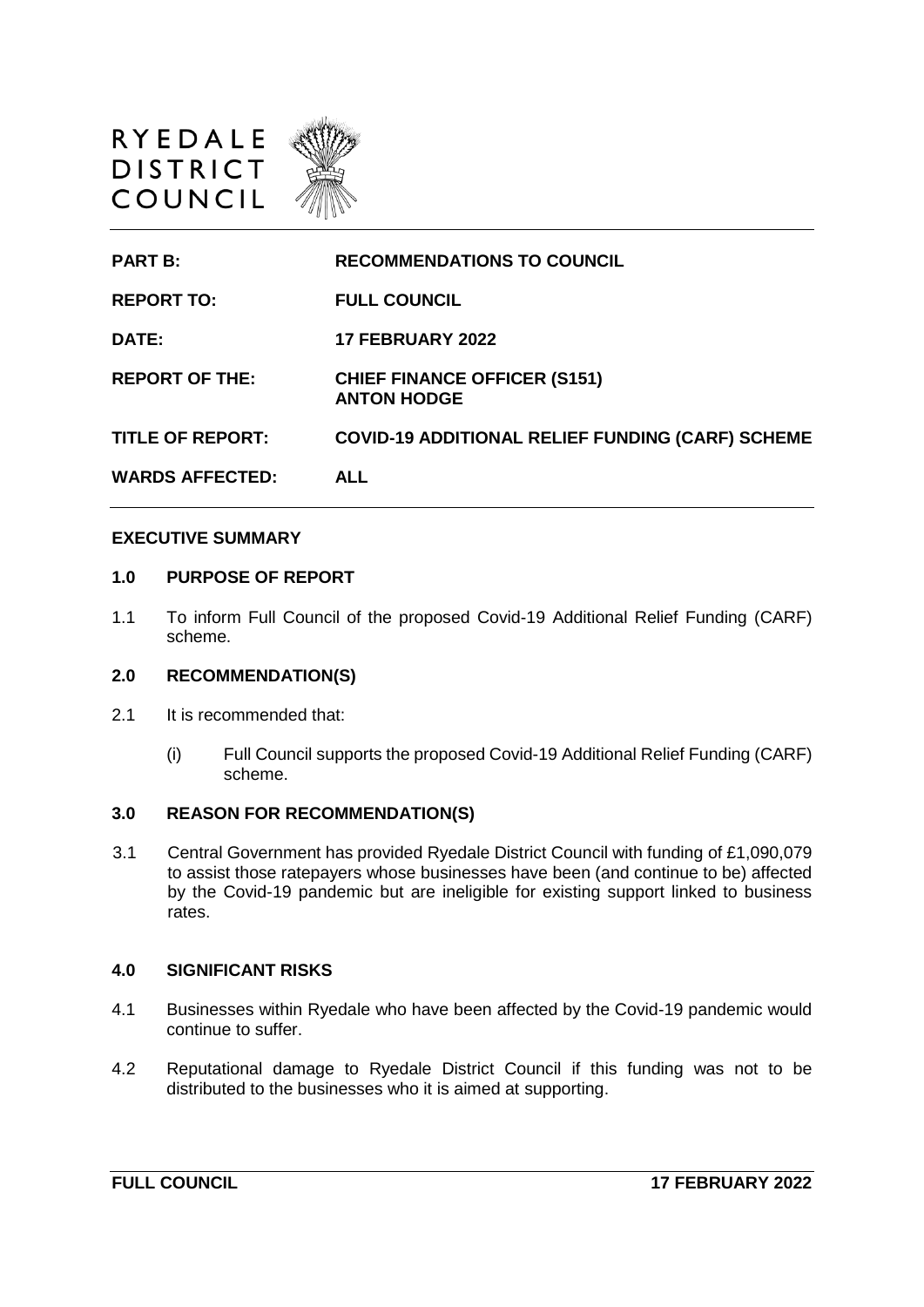## **5.0 POLICY CONTEXT AND CONSULTATION**

5.1 **Our economy: harnessing Ryedale's unique economy to deliver, growth, homes and jobs – Open for business.** We will work with Government, industry and businesses to bring new investment to the area, expanding the commercial space on offer within the district in a sustainable way. We will develop the council's role in providing workshop, incubator and scale-up space for all small start-up businesses and facilitate the expansion of business parks.

## **REPORT**

## **6.0 REPORT DETAILS**

- 6.1 The purpose of the Covid-19 Additional Relief Funding (CARF) scheme is to provide assistance where the business property does not qualify for other relief.
- 6.2 Over the past few years, a number of schemes (such as Expanded Retail Discount) have been led by Central Government but without any specific legislative changes.
- 6.3 Ryedale District Council is keen to support such initiatives especially where they are designed to help local businesses and will look to maximise the reliefs given as well as maximise any grants received.
- 6.4 In view of this, Ryedale District Council has decided that where a ratepayers meets all of the relevant criteria, relief will be awarded at a maximum 15% of the 2021/22 liability after any other reliefs and reductions have been applied. The relief awarded may increase or decrease in future if the Rateable Value (RV) is increased or decreased retrospectively.
- 6.5 The criteria in the Government's guidance for the Covid-19 Additional Relief Funding (CARF) scheme is as follows:-

6.5.1 The ratepayer is not eligible (or would be eligible) for the Expanded Retail Discount (covering Retail, Hospitality and Leisure), the Nursery Discount or the Airport and Grounds Operations Support Scheme (AGOSS);

6.5.2 The ratepayer is not entitled to either Small Business Rate Relief or Rural Rate Relief granted at 100%;

6.5.3 The rate payer is not entitled to mandatory relief (80%) and discretionary (top up) of 20% which is funded through business rates retention;

6.5.4 The hereditament is treated as occupied by the council;

6.5.5 The ratepayer confirms that they have been adversely affected by the pandemic and been unable to adequately adapt to that impact and

6.5.6 The ratepayer is not subject to Subsidy Controls

6.6 Eligible businesses have been identified from the current database and all will have the 15% discount relief applied to the 2021/2022 account.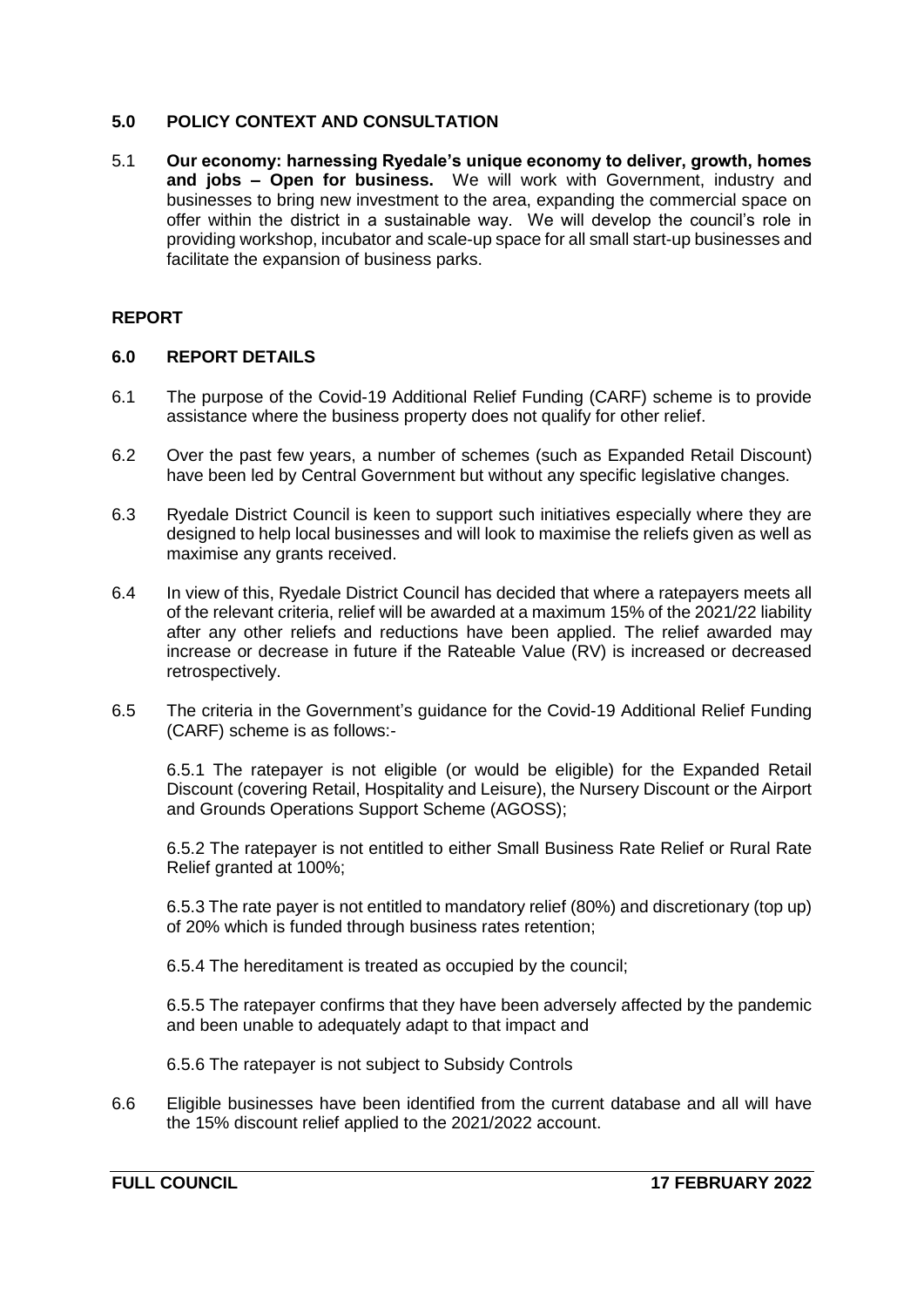- 6.7 Where adding the 15% relief to the 2021/2022 account places the Business Rates account into credit, before issuing any refund all businesses will be contacted requesting they confirm the following details;-
	- (a) Has your business been affected by Covid?
	- (b) Business was operational during 2021/2022
	- (c) Subsidy Control?
	- (d) Do you want to opt out of the scheme?
- 6.8 This administration process of the Covid-19 Additional Relief Funding (CARF) scheme has been discussed and approved by our Internal Auditors - Veritau. In all cases, Ryedale District Council will notify ratepayers of all decisions made.
- 6.9 Where a ratepayer falsely applies for any relief, or where the ratepayer provides false information, makes false representation, or deliberately withholds information in order to gain relief, the relief will be removed and prosecutions will be considered under the Fraud Act 2006.
- 6.10 Members of the Policy & Resources Committee were informed at the meeting held on 3 February 2022 that a report on the Covid-19 Additional Relief Funding (CARF) scheme would be brought directly to Full Council due to the tight timescales for delivering this scheme.
- 6.11 Following approval from Full Council the Covid-19 Additional Relief Funding (CARF) scheme will be implemented.

## **7.0 IMPLICATIONS**

- 7.1 The following implications would have to be considered if the matter was to be looked into in further detail:
	- a) Financial As Central Government leads this initiative funding will be provided through section 31 of the Local Government Act 2003. Ryedale District Council has been allocated £1,090,079 for this scheme. The total amount of relief awarded may exceed the funding allocated to Ryedale District Council, if as a result of any future Rateable Value (RV) amendments. Any overspend would be shared 50/50 by Ryedale District Council and Central Government.
	- b) Legal There are no Legal implications to this paper.
	- c) Other -
	- d) Equalities The aim of the Covid-19 Additional Relief Funding (CARF) scheme is to support those businesses who do not receive any mandatory relief and have been impacted as a result of the Covid-19 pandemic.
	- e) Staffing The administration of the Covid-19 Additional Relief Funding (CARF) scheme will have an impact on staffing resource within the Revenues & Benefits team due to the additional workload the scheme will bring.
	- f) Planning N/A
	- g) Health & Safety N/A
	- h) Environmental N/A
	- i) Crime & Disorder N/A